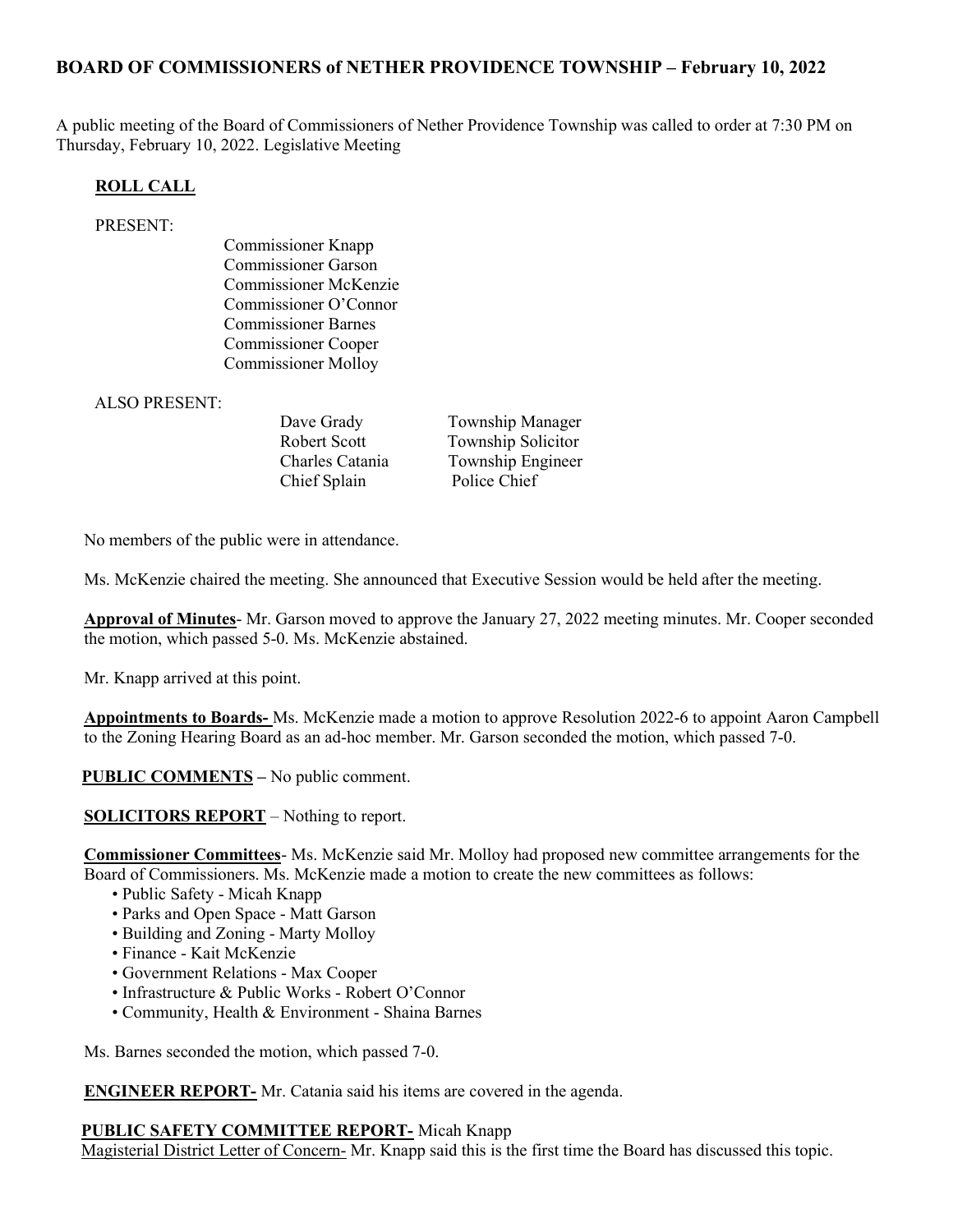Ms. McKenzie noted that a significant portion of the Township is now within the Lima District Court, which is twice as far from the Nether Providence Police Department than the current Media District Court. Police officer travel to and from Middletown will be an additional cost for the Township, and with the Police Department already the Township's single largest expense, this is concerning. She said having our on-duty officers a significant distance away in Middletown is also a safety concern for our residents. Additionally, Ms. McKenzie shared that when youth in the school district must go to district court for hearings, the removal of the Media District Court now means that children will be forced to go before a judge in Ridley Township. She said many of the cases are handled appropriately within the school district or by the Nether Providence Police, without the need to go to court. The closure of the Media District Court will result in travel and transportation impediments for Nether Providence residents who will not be able to access the courts with a vehicle. Mr. Knapp said he is concerned from a practical standpoint as opposed to a political one. With all matters arising within the District being routed to the Ridley District Court, about half of Nether Providence residents could find themselves in a situation where a matter related to their child is being handled by a judge with whom they have no communal relationship and from a district where they will not have the opportunity to participate in an election. Mr. Cooper and Mr. O'Connor agreed that both parties in the Township have concerns with the removal of the Media District Court. A letter of concern was drafted by the Board and displayed at the meeting. Mr. Knapp made a motion to Authorize the Board President to sign a letter to Judge Kelly. Ms. McKenzie seconded the motion, which passed 7-0.

### PARKS AND OPEN SPACE COMMITTEE REPORT – Matthew Garson

DNCR Grant Round Open for 2022- Mr. Garson said the Township has three projects in works from past DCNR Grants: Martha Burton Community Park, Gouley Park, and Sapovits Park. He asked the Board to be thinking of other projects to apply for this year.

Hepford Park- Mr. Garson made a motion to approve the grant agreement with the Commonwealth of Pennsylvania in the amount of \$148,600.00 for Hepford Park. Ms. McKenzie seconded the motion, which passed 7-0. Mr. Garson said the Board is very grateful to Representative Krueger for helping the Township obtain the funding.

Houston Park- Mr. Garson shared a letter from the NPAA Soccer club asking if the Township would like to put funding towards the soccer fields at Houston Park. The Board said this would be an unbudgeted expense. After discussion, the Board agreed that the Township should focus on putting funding towards other fields, such as Gouley Park, and it could not offer financial assistance towards the project. Ms. McKenzie also was concerned about funding towards a field that the recreational league cannot use. Mr. Garson said if there are non-financial ways for the Township to assist, we may be able to do so, and there is interest in extending the agreement with soccer.

# BUILDING AND ZONING COMMITTEE REPORT – Max Cooper

Marijuana Sales- Zoning locations- Mr. Cooper said a hearing has been scheduled and advertised for the February 24<sup>th</sup> Board meeting and further discussion would be had at that time.

Amendment to R5b zoning- Mr. Cooper said it had been brought to the Township's attention that there is inconsistent wording in the Township code regarding townhomes not being permitted in the R-5b zoning district, even though many townhomes currently exist in the district. The Township's Zoning Officer has drafted wording, which Mr. Scott is reviewing.

6-8 E. Brookhaven Road Development- Mr. Scott said that a condition of the 2019 subdivision approval was that the applicant construct a sidewalk, but no sidewalk has been installed. Mr. Scott said approximately \$15,000 in additional funds are needed above the original escrowed amount from 2019. Mr. Molloy asked if the new owners could be responsible, and Mr. Scott said that the lawsuit would go with the property, so this would put both the current and potential owners on notice. Mr. Cooper made amotion to authorize Solicitor Scott to file a writ of summons and a lis pendens against the two properties. Mr. Knapp seconded the motion, which passed 7-0.

Comprehensive Plan Update- Mr. Cooper said Maureen Feyas, Bob Linn, and Mr. Grady had a brief meeting to discuss the Comprehensive Plan process. The first step will be to build out the team to lead the process. After the team is formed, stakeholders would be identified, such as the Township commissions/committees, funded organizations, and athletic leagues. He said he thinks it would be a good idea to have one or two Commissioners to regularly participate in the meetings, and he feels the Board should decide who the Board representative will be. Mr. Garson and Mr. Cooper both expressed interest. Mr. Cooper made a motion to appoint himself and Mr. Garson to serve on the Comprehensive Plan Committee. Mr. Knapp seconded the motion, which passed 7-0.

# FINANCE & ADMINISTRATION COMMITTEE – Kaitlin McKenzie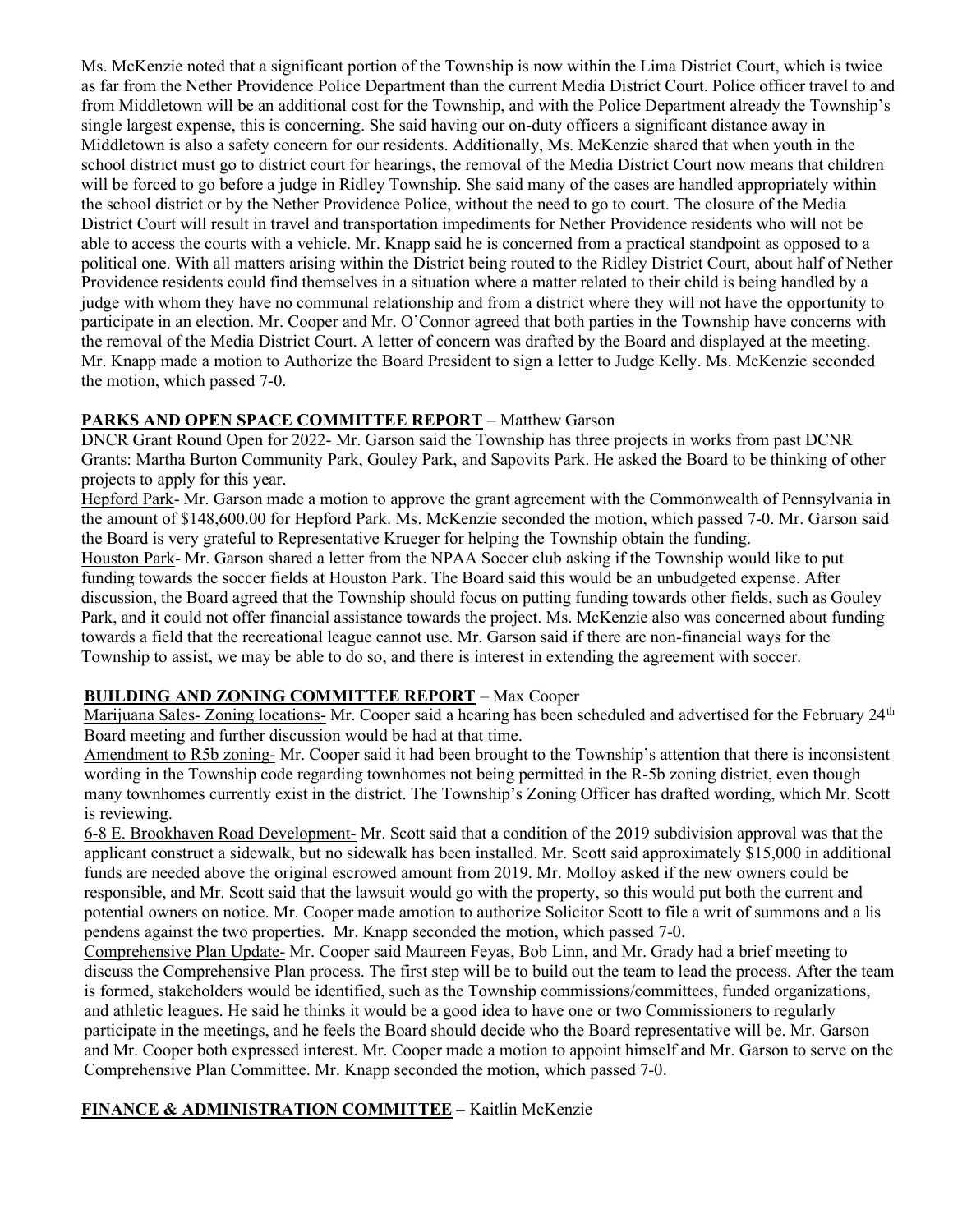Approval of employment agreement extension for Township Manager- Ms. McKenzie made a motion to extend the employment agreement for the Township Manager until the end of 2023. Mr. Knapp seconded the motion, which passed 7-0. Mr. Grady thanked the Board for the opportunity to continue serving as Manager.

# COMMUNITY ENHANCEMENT REPORT- Shaina Barnes

Local Share Assistance Grant- Ms. Barnes shared this grant opportunity has no match and is very broad in terms of the eligible projects. It can be used for acquisition, demolition, infrastructure, purchase of vehicles/equipment, planning/engineering planning projects. She said she expects the grant to be competitive. She asked the Board to consider if it wants to apply, and if so, for what projects. There was discussion about possibly adding an elevator to the Township offices through this grant program.

CRC Stream Cleanups in March- Ms. Barnes said the Chester Ridley Crum (CRC) stream cleanups will be on March 26th from 9 AM to 11:30 AM. She said volunteers are needed.

DCED's WRPP, GTRP Programs open – Ms. Barnes said these grant programs are for the Department of Community and Economic Development's Greenways, Trails, and Recreation Program, which has been used for Furness Park trails in the past, and the DCED's Watershed Restoration Program, which has been used for the Parkridge Drive outfall replacement, the Gouley Park streambank restoration project, the Sapovits Park work later in 2022, and Palmers Lane. She said this grant is good for helping meet the pollutant reduction plan requirements as well. They're due May 31<sup>st</sup> and have a 15% match, and ARPA funds could be used as a match. The Board was going to discuss at future meetings.

### PUBLIC WORKS COMMITTEE REPORT – Robert O'Connor

Road Resurfacing- Mr. O'Connor reported bids were received. The lowest bidder was AF Damon. The bid results that were received came in under budget with a savings of \$6,501. The base bid was \$796,492 and alternates totaled \$52,257. This is a total bid of \$848,750, and the Township has \$855,250 in available funding. Mr. O'Connor made a motion to approve the bid from AF Damon. Mr. Molloy seconded the motion, which passed 7-0.

Comprehensive Road Program Discussion- Mr. O'Connor shared each year, the Township has about \$200,000 of Liquid Fuels funds available to cover resurfacing or the loan repayment. Roughly \$100,000 was needed this year to go towards the repaving of the Aqua roads. That amount varies each year based on how much work Aqua does. A rough rule of thumb seems to be Aqua's payment covers about 75% of the cost of repaving the entire road, and the Township has to cover the remaining portion. Alternatively, the Township could allow Aqua to restore the road on their own, but they will only restore where they worked not repave curb-to-curb. Mr. Cooper said there was consideration about taking out a loan to frontload the repairs and then pay off the loan over several years. Mr. Cooper said the Township is also looking at Aqua's plans, as their pipe work would affect the roads. Ms. McKenzie noted most of the Aqua work is in the northern and central part of the Township. Mr. Cooper said the anticipated inflation rate, of about 7%, is expected to exceed the interest rate on a loan, between 1.5% and 2%, so there could be savings to the Township by spending the funding now with the loaned funds before the road resurfacing costs increase in the coming years. Ms. McKenzie said she wants to do long-term planning for the budgeting of road resurfacing before immediately going to a loan and impacting the Township's budget flexibility. Mr. Garson said there are projects in the 2022 budget that will free up funding in future budgets. There was discussion among the Board members. A formal vote was not taken, but Mr. Garson, Ms. McKenzie, and Mr. O'Connor were opposed to the loan. Mr. Cooper, Mr. Molloy, and Ms. Barnes were in favor. Mr. Knapp was undecided. Mr. Cooper said he would share more information for the Board to consider in a future meeting.

Putnam Blvd Safety concerns Discussion- Speed humps - Mr. O'Connor said he and the Township Manager met with Weston Village representatives earlier that evening to discuss concerns. He said he would like to gather more information before making any decisions on the speed humps.

# INFRASTRUCTURE REPEORT – Martin Molloy

DELCORA 537 Plan- Ms. McKenzie asked for more time to gather information and to familiarize herself with the letter before voting.

E. Possum Hollow Sidewalk-Mr. Molloy shared the project will be the week of March 21<sup>st</sup>.

E. Rose Valley Rd Sidewalk - Mr. Molloy said bids were received. Mr. Molloy made a motion to accept the bid from Premier Concrete with the bid being \$552,389.60. Mr. Cooper seconded the motion, which passed 7-0.

#### TOWNSHIP MANAGER REPORT -

Mr. Grady said Delaware County is continuing to offer vaccinations and testing options, and he said people can visit delcopa.gov/covid for more information. New Federally Funded Utility Assistance Program Available for